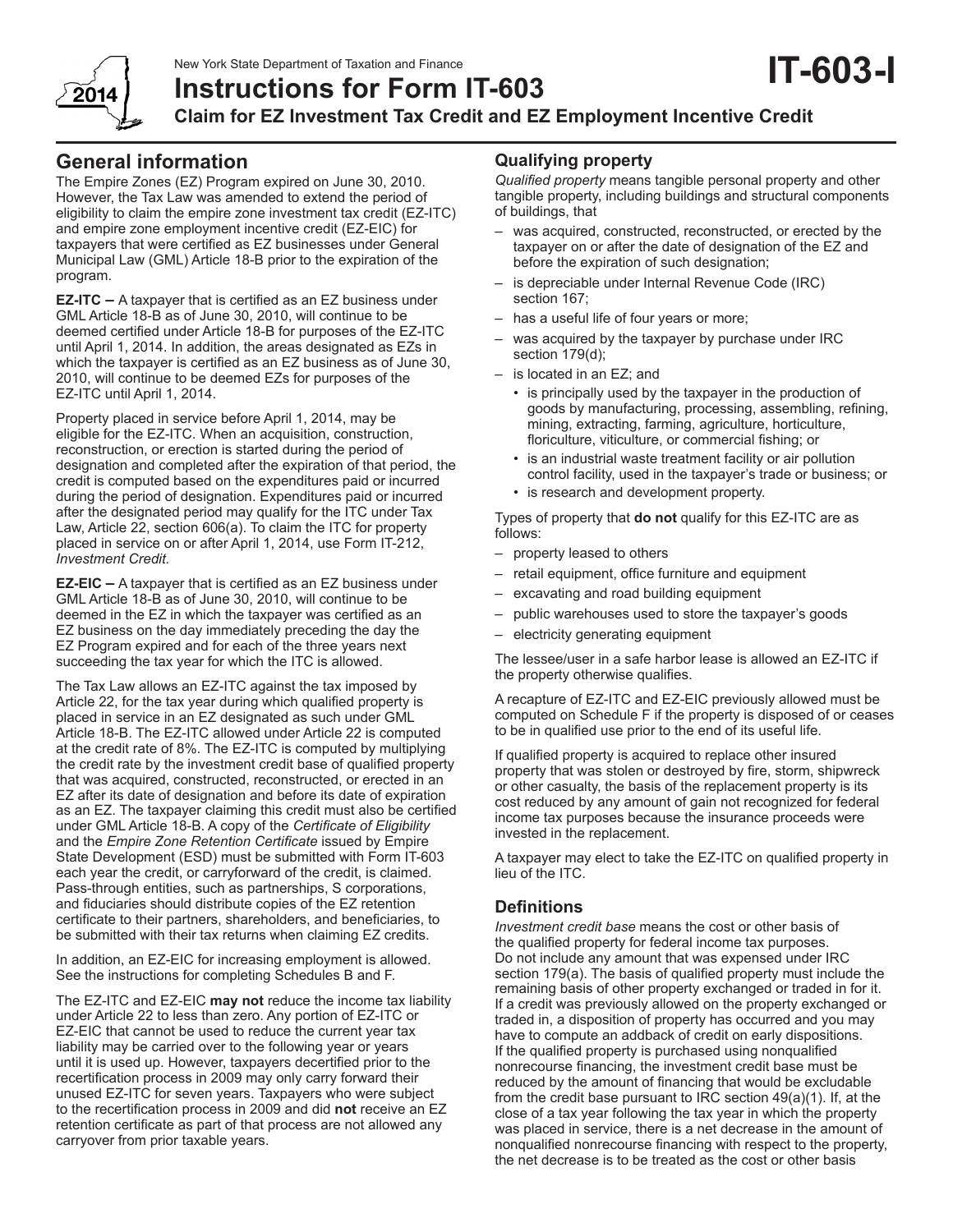of qualified property acquired, constructed, reconstructed, or erected during the year of the decrease.

*Manufacturing* means the process of working raw materials into wares suitable for use or giving new shapes, new quality, or new combination to matter that already has gone through some artificial process by the use of machinery, tools, appliances, and other similar equipment.

*Property used in the production of goods* includes machinery, equipment, or other tangible property that is principally used in the repair and service of other machinery; equipment or other tangible property used principally in the production of goods; and all facilities used in the production operation, including storage of material to be used in production and the products that are produced.

*Industrial waste treatment facilities* are facilities for the treatment, neutralization, or stabilization of industrial waste and other wastes (as the terms *industrial waste* and *other wastes* are defined in Environmental Conservation Law (ECL) section 17-0105) from a point immediately preceding the treatment, neutralization, or stabilization to the point of disposal. This property includes the necessary pumping and transmitting facilities, but excludes facilities installed for the primary purpose of salvaging materials that are usable in the manufacturing process or are otherwise marketable. **Submit** the certificate of compliance concerning industrial waste treatment facilities and industrial waste treatment controlled process facilities of ECL section 17-0707.

*Air pollution control facilities* are facilities that remove, reduce, or render less noxious air contaminants emitted from an air contamination source (as the terms *air contaminant* and *air contamination source* are defined in ECL section 19‑0107) from a point immediately preceding the removal, reduction, or rendering to the point of discharge of air meeting emission standards as established by the Department of Environmental Conservation. The term also includes flue gas desulfurization equipment and attendant sludge disposal facilities, fluidized bed boilers, precombustion coal cleaning facilities or other facilities. It does not include facilities installed primarily to salvage materials that are usable in the manufacturing process or are marketable, or that rely for their efficacy on dilution, dispersion, or assimilation of air contaminants in the ambient air after emission. **Submit** the certificate of compliance concerning air pollution control facilities and air pollution controlled process facilities (ECL section 19-0309).

*Research and development property* is property used for research and development in the experimental or laboratory sense, but not for the ordinary testing or inspection of materials or products for quality control, efficiency surveys, management studies, consumer surveys, advertising, promotions, or research in connection with literary, historical or similar projects.

# **Line instructions**

See the instructions for your tax return for the *Privacy notification*  or if you need help contacting the Tax Department.

**Note:** If more than one of the instructions below applies to you, complete all appropriate schedules on one Form IT-603.

**Individuals (including sole proprietors):** Complete Schedule A, Schedule B, Schedule G, and Schedule H. If applicable, also complete Schedule F.

**Fiduciaries:** Complete Schedule A, Schedule B, Schedule E, Schedule G, and Schedule H. If applicable, also complete Schedule F.

**Partnerships:** Complete Schedule A, Schedule B, and Schedule G. If applicable, also complete Schedule F.

**A married couple in a business enterprise that made an IRC 761(f) election to file two federal Schedule C forms instead of a partnership return:** If you file jointly, compute your credit amount as if you were filing one federal Schedule C for the business (enter the total of all applicable amounts from both federal Schedule C forms). Complete Schedule A, Schedule B, Schedule G, and Schedule H. If applicable, also complete Schedule F.

**Partners in a partnership, shareholders of a New York S corporation, and beneficiaries of an estate or trust:** Complete Schedule C, Schedule D, Schedule G, and Schedule H. If applicable, also complete Schedule F.

## **Schedule A – EZ investment tax credit (EZ-ITC)**

**Columns A and B –** List in these columns a clear description of qualified property placed in service during this tax period and the principal manufacturing or productive use of each item of property. List individual items of machinery and equipment separately and do not show them as one general category such as *machinery.* Describe the property in terms a layman can understand.

**Note:** If you are claiming an EZ-ITC for more than four properties located in the EZ, complete as many Form(s) IT-603 (name, identification number, and Schedule A) as necessary. On the first Form IT-603, complete Schedules A through H, as applicable. Include in the total column E line of the first Form IT-603 the total of column E from all additional Form(s) IT-603. Place additional Form(s) IT-603 behind the first Form IT-603 that has an entry in column E.

## **Schedule B – EZ employment incentive credit (EZ-EIC)**

If you acquire, construct, reconstruct, or erect property for which an EZ-ITC is allowed, an EZ-EIC may be allowed in the following three years.

The amount of the EZ‑EIC allowed is 30% of the original tax credit for each of the three years following the year for which the original EZ-ITC was allowed. However, the credit is allowed only for those years during which your average number of employees in the EZ is at least 101% of the average number of employees in the EZ during the tax year immediately preceding the tax year for which the original EZ-ITC was allowed.

If you did not have a tax year for New York State immediately preceding the year in which the EZ-ITC is originally allowed, your average number of employees in the EZ in the tax year in which the EZ‑EIC is claimed must be at least 101% of your average number of employees in the EZ in the tax year in which the EZ-ITC was originally allowed.

Personal income taxpayers (including shareholders of a New York S corporation, partners in a partnership, and beneficiaries of an estate or trust) may claim an EZ‑EIC, applicable to any ITC computed on property placed in service on or after January 1, 1997, whether or not it was deductible in that tax year.

**Example:** *A taxpayer files a personal income tax return using a fiscal year of February 1, 2012 - January 31, 2013, and reports a regular ITC for property placed in service after January 1, 2013. The taxpayer should complete Schedule B for tax years February 1, 2013 - January 31, 2014, and February 1, 2014 - January 31, 2015, to determine if it is eligible for the EZ‑EIC.*

Carry forward any excess EZ-EIC that cannot be used to reduce your tax liability for the current year.

A taxpayer that qualifies as an owner of a new business may elect to have 50% of the excess EZ-EIC refunded. (A shareholder of an S corporation will be considered the owner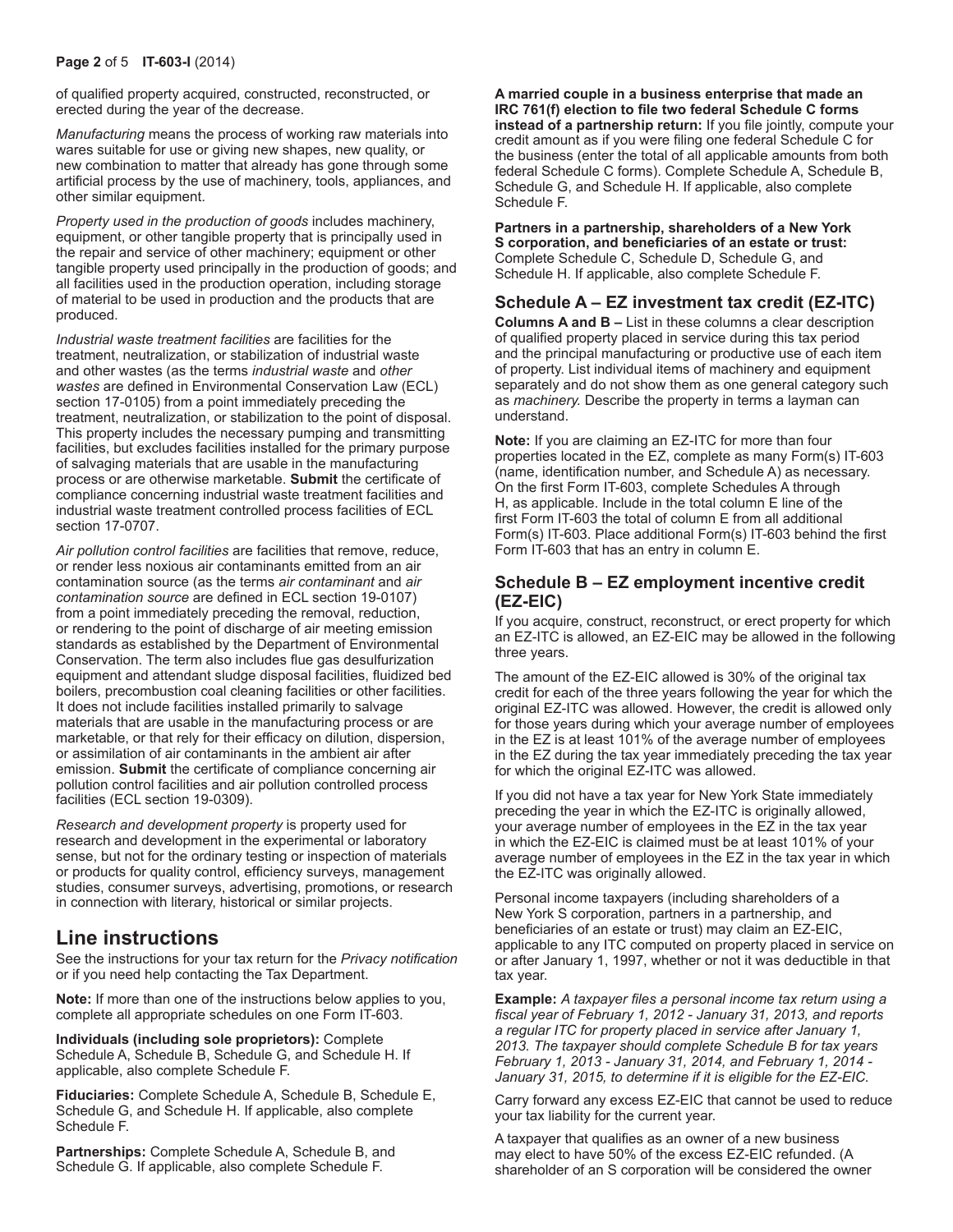of a new business if the S corporation, itself, qualifies as a new business under Tax Law section 210.12(j).)

#### **Part 1 – Eligibility for EZ-EIC (employment information)**

Complete Part 1 to determine if you are eligible for the credit.

**Column A –** Enter in column A the year covered by this claim and the base year. The *base year* is the year before the year you claimed the original EZ-ITC. However, if your business was not in operation in New York State during that year, the *base year* is the year in which you claimed the EZ-ITC.

**Columns B, C, D and E –** Enter the total number of employees employed within the EZ on each of the dates listed that occurred during your tax year.

**Example:** *A taxpayer filing for a fiscal year beginning September 1, 2013, and ending August 31, 2014, would enter the number of employees employed in the EZ on the following dates: September 30, 2013, December 31, 2013, March 31, 2014, and June 30, 2014.*

**Column G –** Unless you have a short tax year (a tax year of less than 12 months), divide the amount in column F by four. If you have a short tax year, divide the amount in column F by the number of dates shown in columns B through E that occur during the short tax year.

**Column H –** Divide the average number of employees for the period covered by this claim by the average number of employees in the base year (column G), and carry the result to two decimal places. If the percentage in column H is at least 101% (1.01), complete Part 2. If the percentage in column H is less than 101%, **stop;** you do not qualify for the EIC for this year.

#### **Part 2 – Computation of EZ-EIC**

Use Schedule B, Part 2 to determine the amount of the EZ‑EIC allowed for each year of eligibility listed in Schedule B, Part 1. Taxpayers (including shareholders of S corporations) may not claim an EZ-EIC related to an EZ-ITC computed on property placed in service before January 1, 1997. Also, they may not claim a credit if the EZ-ITC was earned as a C corporation.

#### **Example:**

*A taxpayer acquired qualified property in 2011 at a cost of \$100,000.*

| Year | Average number of<br>EZ employees | EZ-EIC<br>available for use |
|------|-----------------------------------|-----------------------------|
| 2010 | 200                               | <b>XXX</b>                  |
| 2011 | not required                      | <b>XXX</b>                  |
| 2012 | 202                               | \$2,400 (30% of \$8,000)    |
| 2013 | 199                               | $-0-$ *                     |
| 2014 | 205                               | \$2,400 (30% of \$8,000)    |

*\* In 2013, the average number of EZ employees was less than 101% of the number employed in 2010.*

**Line 4 – Individuals and partnerships:** Enter the line 4 amount on Schedule G, line 14. **Fiduciaries:** Transfer the line 4 amount to the total line of Schedule E, column C.

### **Schedule C – Partnership, S corporation, and estate and trust information**

Enter the appropriate information for each partnership, S corporation, or estate or trust from which you receive a share of the EZ-ITC and EZ-EIC. If you need more space, submit a separate schedule (be sure to include your name and taxpayer identification number).

## **Schedule D – Partner's, shareholder's, or beneficiary's share of credit**

Enter your share of the total credit received from a partnership, New York S corporation, or an estate or trust. If you belong to more than one partnership, New York S corporation, or estate or trust, enter the total of all your shares on the appropriate line.

#### **Partner**

**Line 5 –** Enter your share of the partnership's EZ-ITC and EZ-EIC. This information should be provided to you by the partnership. If you are claiming a credit from more than one partnership, combine all amounts on line 5.

#### **S corporation shareholder**

**Line 6 –** Enter your share of the S corporation's EZ-ITC and EZ-EIC. This information should be provided to you by your S corporation. If you are claiming a credit from more than one S corporation, combine all amounts on line 6.

#### **Beneficiary**

**Line 7 –** Enter your share of the estate's or trust's EZ-ITC and EZ-EIC. This information should be provided to you by your fiduciary. If you are claiming a credit from more than one estate or trust, combine all amounts on line 7.

### **Schedule E – Beneficiary's and fiduciary's share of credit and recapture of credit**

An estate or trust must complete Schedule E. If an estate or trust allocates or assigns the credit to its beneficiaries, base the division on each beneficiary's proportionate share of the income of the estate or trust.

### **Schedule F – Computation of recapture of EZ-ITC and EZ-EIC**

**Note:** For tax years beginning on or after December 20, 2005, the EZ-ITC recapture provisions do not apply with respect to manufacturing property where a partner disposes of a partnership interest, or the partnership disposes of the manufacturing property, if:

- the basis of the manufacturing property (or a project that includes such property) was \$300 million or more for federal income tax purposes at the time it was placed in service by the partnership in the EZ, and
- the partner owned the partnership interest for at least three years from the date the property was placed in service by the partnership in the EZ.

However, if the property ceases to be in qualified use by the partnership after it is placed in service, the recapture provisions do apply to such partner in the year the property ceases to be in qualified use.

When property on which an EZ-ITC has been allowed is disposed of or ceases to be in qualified use before the end of its useful life, the difference between the credit taken and the credit allowed for actual use must be added back to the tax otherwise due in the year of disposition or disqualification. The decertification of a business enterprise in an EZ constitutes a disposal or cessation of qualified use on the effective date of the decertification.

Section 606(j)(6) provides different formulas to compute the amount of EZ-ITC required to be recaptured.

– For property depreciated under IRC section 167, the formula is as follows:

*months of unused life <sup>×</sup> original EZ-ITC allowed months of useful life*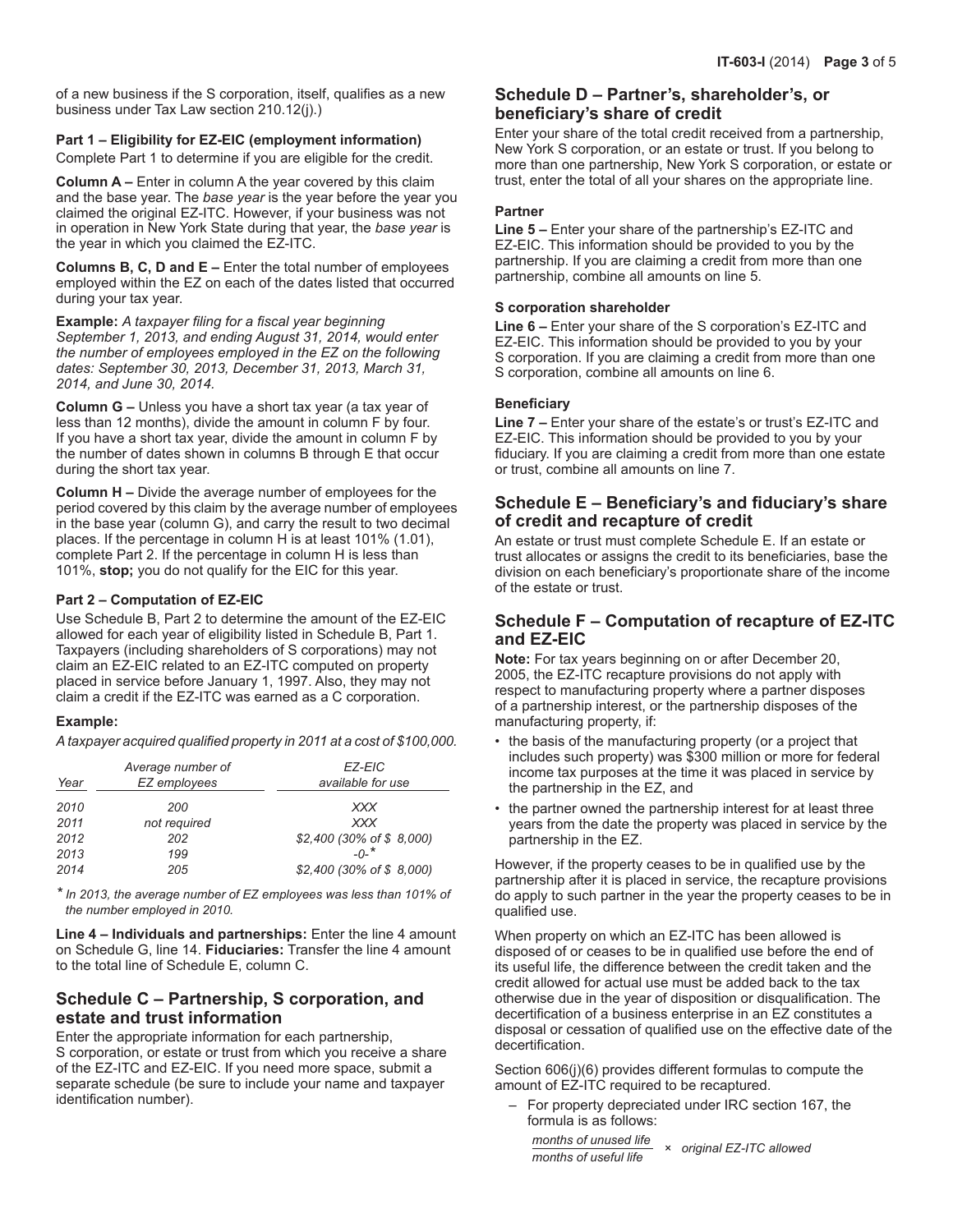– For three-year property depreciated under IRC section 168, the formula is as follows:

```
 36 minus the number
 of months of qualified use × original EZ-ITC allowed 36
```
Recapture is only required if the property is disposed of or ceases to be in qualified use prior to the end of 36 months.

– For property depreciated under IRC section 168 other than three-year property or buildings or structural components of buildings, the formula is as follows: *60 minus the number*

*of months of qualified use <sup>×</sup> original EZ-ITC allowed <sup>60</sup>*

Recapture is only required if the property is disposed of or ceases to be in qualified use prior to the end of 60 months.

– For buildings or structural components of buildings depreciated under IRC section 168, the formula is as follows:

 *months of unused life <sup>×</sup> original EZ-ITC allowed number of months allowed by IRC and used by taxpayer*

If qualified property has a useful life of more than 12 years, no credit need be added back if it has been in use more than 12 consecutive years.

For purposes of the recapture, the termination or expiration of the designation of an EZ as an EZ will **not** be considered a disposal or cessation of qualified use.

**Column F –** Divide column E by column D and round the result to the fourth decimal place.

**Column G –** Enter the total amount of EZ-ITC credit allowed. Include the original EZ-ITC, but not any EZ-EIC allowed.

**Column I –** Multiply 30% of the amount in column H by the number of years the EZ-EIC was allowed. If the recapture of the EZ-ITC occurred in a prior year, enter 30% of the recaptured EZ-ITC.

**Line 10 –** If an EZ business is decertified pursuant to clauses (1), (2), or (5) of GML section 959(a), the recapture amount must be augmented by an amount equal to the recapture multiplied by the interest rate in effect on the last day of the tax year.

**Line 11 –** Only EZ businesses that have been decertified must compute the additional recapture. For details on computing the recapture, see TSB‑M‑86(13.3)C, (5.3)I, *Decertification of Economic Development Zone Business.*

**Line 12 –** This information should be provided to you by the partnership, S corporation, or estate or trust.

## **Schedule G – Computation of EZ-ITC and EZ-EIC allowed for the current tax year or recapture amount**

**Line 21 –** If line 19 is more than line 20, subtract line 20 from line 19. This is the amount of your credit.

**• Partnerships:** Enter the line 21 amount and code *163* on Form IT-204, line 147.

If the partnership has Article 9-A corporate partners, in addition to entering the amount of credit on Form IT-204, line 147, enter code *163* and the amount of investment credit **base** (cost or other basis of qualified property purchased) on Form IT-204, lines 144a through 144f.

Also see the instructions for Form IT-204-CP, lines 94a through 94f.

**• All others:** Continue with Schedule H.

**Line 22 –** If line 20 is more than line 19, subtract line 19 from line 20. This is your net recapture of EZ-ITC and EZ-EIC.

- **Individuals:** Enter the amount from line 22 and code *163* on Form IT-201-ATT, line 20, or Form IT-203-ATT, line 19.
- **Partnerships:** Enter the amount from line 22 and code *163* on Form IT-204, line 148.
- **Fiduciaries:** Include the amount from line 22 on Form IT-205, line 12.

Do not complete Schedule H.

#### **Schedule H – Computation of EZ-ITC and EZ-EIC used, refunded, and carried over Line 24**

**Form IT-201 filers:** Enter the tax from Form IT-201, line 39, plus any amount from Form IT-201-ATT, line 21.

**Form IT-203 filers:** Enter the tax from Form IT-203, line 46, plus any amount from Form IT-203-ATT, line 20.

**Form IT-205 filers:** Enter the tax from Form IT-205, line 8 (for residents), or line 9 (for nonresidents), **plus** any credits shown on line 1 of the *Addbacks worksheet*, in the instructions for Form IT-205, line 12.

**Line 25 –** If you are applying any credits against the tax before this credit, enter those amounts here.

When applying credits, use the following rules:

- First apply any household credit.
- Next apply any credits that cannot be carried over or refunded.
- Then apply any credits that can be carried over for a limited duration.
- Then apply any credits that can be carried over for an unlimited duration.
- Apply refundable credits last.

**Line 27 –** Enter the amount from line 27 and code *163* on Form IT-201-ATT, line 6, or Form IT-203-ATT, line 7, or include it on Form IT-205, line 10.

**Line 29 –** A new business may elect to treat 50% of the current year EZ-ITC available to be carried forward as an overpayment of tax to be refunded. In addition, an Article 22 taxpayer that qualifies as an owner of a new business may elect to have 50% of any excess EZ-EIC refunded. The election may be made by a taxpayer qualifying as the owner of a new business under section 606(a)(10) (see definition below).

If you qualify as an owner of a new business, you must enter the lesser of either 50% of line 17 or 50% of line 28.

Enter the amount from line 29 and code *163* on Form IT-201-ATT, line 12, or Form IT-203-ATT, line 12, or include it on Form IT-205, line 33.

*Owner of a new business* under Article 22, section 606(a)(10) means an individual who is either a sole proprietor or a member of a partnership **unless** any of the following apply:

- The business entity of which the individual is an owner is substantially similar in operation and in ownership to:
	- a business entity taxable or previously taxable under Tax Law Article 9-A; Article 9, section 183, 184, 185, or 186; Article 32; or Article 33; or